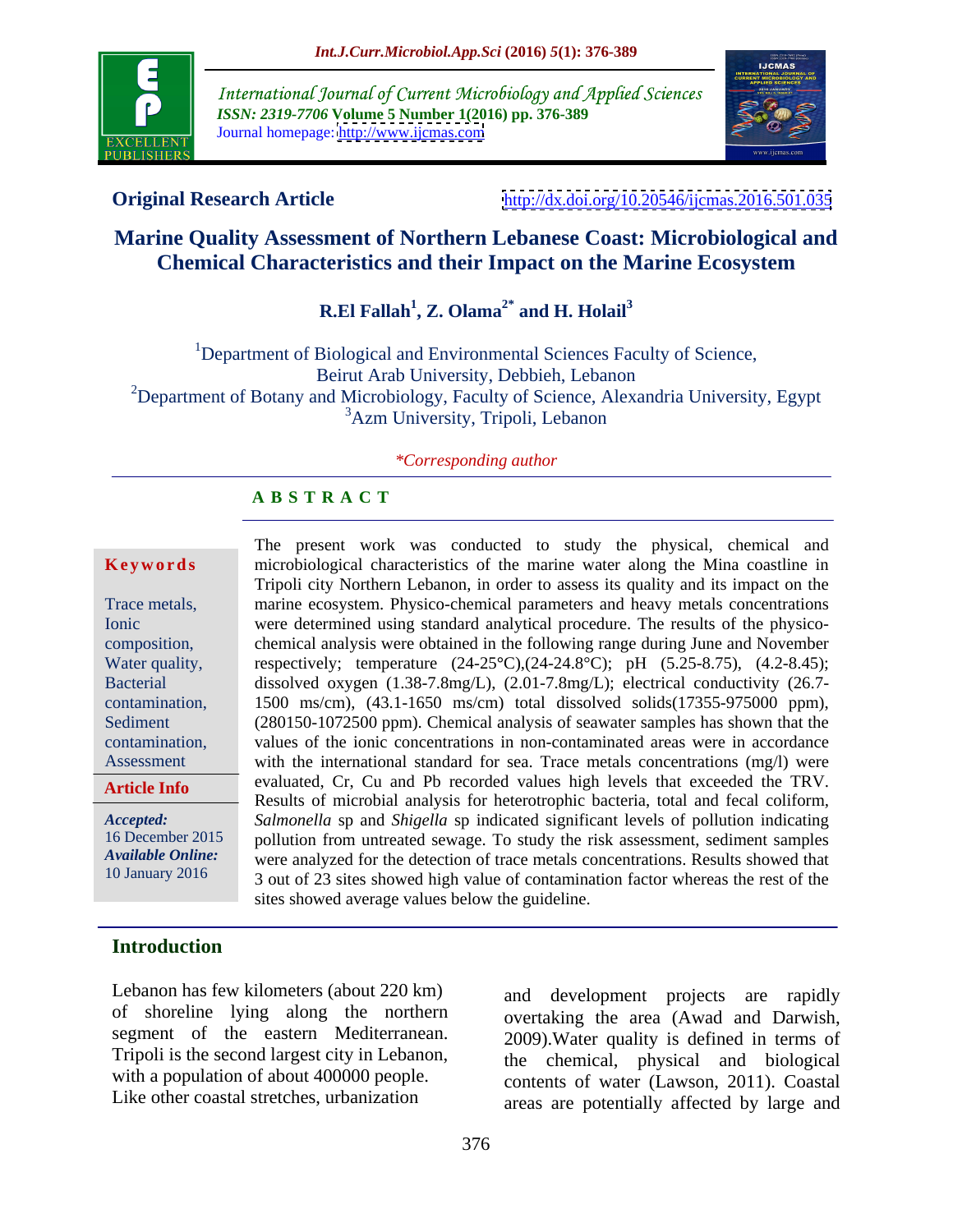relatively constant inflows from times before sampling was done. Pre contaminated water sources like rivers or cleaned polyethylene sampling bottles were inadequately treated sewage (Lees, 2000; immersed about 10 cm below the water Lipp et al., 2001).The dynamic balance in surface **(**Öztürk et al., 2009)**.**The water the aquatic ecosystem is upset by human samples for atomic absorption spectroscopy activities, resulting in pollution which is (AAS) were acidified prior to analysis with manifested dramatically as fish kill, a few drops of  $HNO<sub>3</sub>$  to keep the metals in offensive taste, odor, color and unchecked solution (Krasniki et al., 2010). For aquatic weeds (Adefemi and Awokunmi, microbiological analyses, water samples 2010). The accurate determinations of heavy were collected in a 100 sterile plastic screw metals and other physical and chemical capped bottles under aseptic technique and parameters in aquatic environment are of preserved at -5<sup>o</sup>C. ultimate importance for controlling their pollution. Marine waters and sediments, Twenty sediment samples were collected particularly those receiving anthropogenic during June 2012 from different locations inputs, contain a multitude of chemical following GPS near the sea shore along the contaminants that are potentially toxic to coast of Mina city in June 2012, at 10 cm aquatic organisms (Krahn et al., 1984). In depth from soil surface, to be analyzed for the Lebanese Northern coastline, wastewater the concentration in heavy metals (Fig. 2). treatment has been neglected to a certain Samples were taken with a tool prototype of extent. The lack of operational and efficient the van Veen grab, and the upper 3–5 cm of wastewater treatment plants makes sediment were removed with a PTFE spatula wastewater the main source of pollution of (Pekey, 2004) and were maintained in the coastal zone of Tripoli city. Most of the polyethylene bags, refrigerated, and returned wastewater is discharged untreated or partially treated along the shoreline.

### **Materials and Methods**

Water samples were collected from 45 with an electrode from EDT Instrument. locations along the Mina city's coast, during electrical conductivity using EDT the protocol for aseptic sampling technique (Mansilha et al., 2009) and were conductivity (mS/cm) x 1000 x 0.65. immediately transported to the laboratory and processed within 2-3 h of collection. The sampling bottles were pre-conditioned with 5% nitric acid and later rinsed The trace amount of heavy metals in water thoroughly with distilled de-ionized water. samples (Cu, Cd, Cr, Pb, Zn, Fe and Mn) At each sampling site, the polyethylene were estimated using Atomic Absorption

immersed about 10 cm below the water preserved at  $-5$ <sup>o</sup>C.

to the laboratory (ASTM, 1990).

### **Field Analysis**

**Sampling Sampling neasured** in situ including temperature and June and November 2012 following the instrument BA-380 conductivity meter and global positioning system (GPS) (Fig. 1). dissolved oxygen using CYPBER SCAN Seawater samples were filtered. All samples DO100-EUTECH instrument (DO meter). were collected in sterile bottles following The Total Dissolved Solids (ppm) was Several physico-chemical parameters were pH using a GP-353 ATC pH meter equipped with an electrode from EDT Instrument, electrical conductivity using EDT calculated using the formula: TDS=

### **Laboratory Analysis**

sampling bottles were rinsed at least three Spectrophotometer. The standard curve for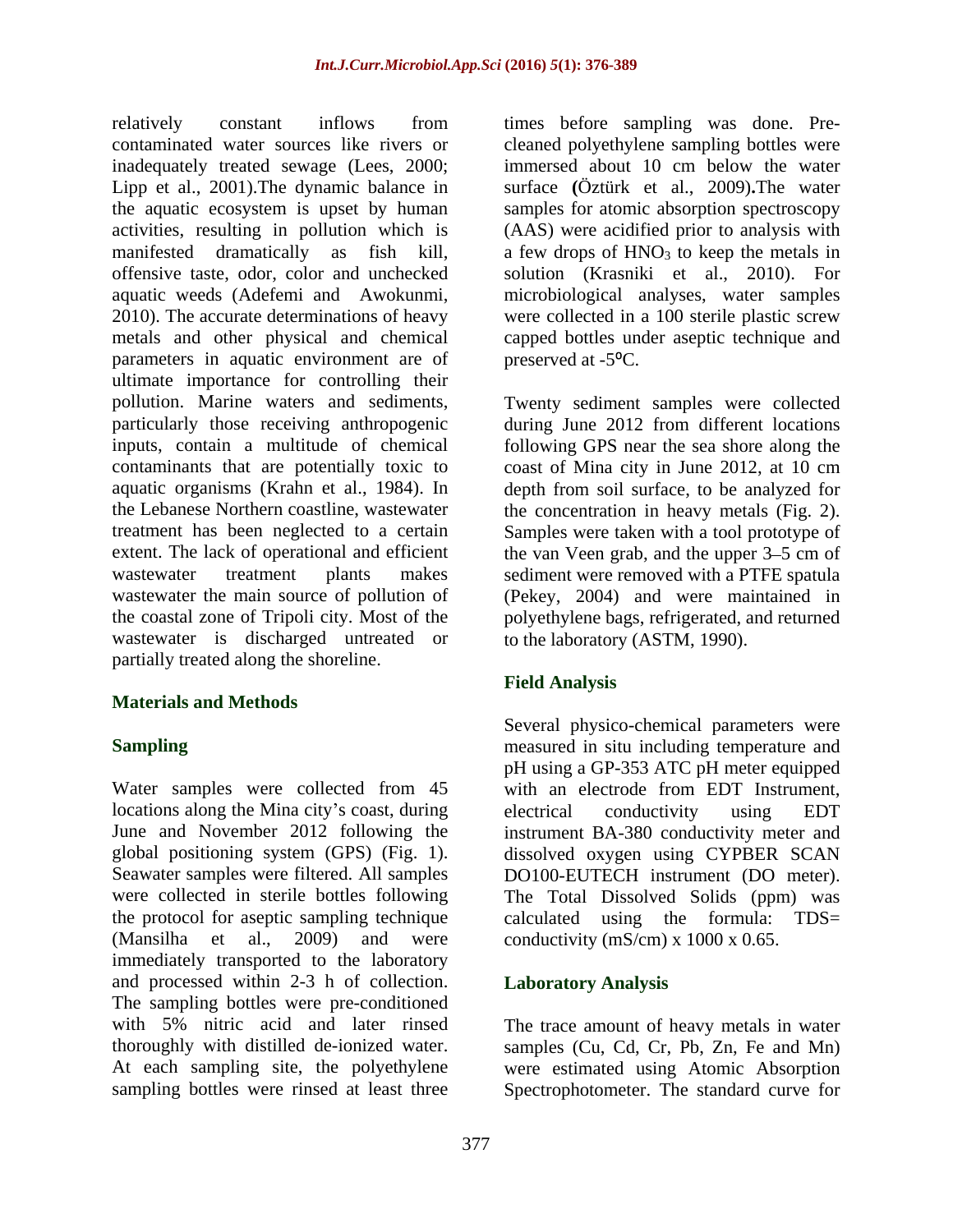each heavy metal separately was done using Calculation of Fecal Coliform was done clear heavy metals standards. Determination of heavy metals in seawater was done using the "Standard Methods for the Examination<br>
of Water and Waste Water - 1998" - Colonies counted  $\times$ 100 of Water and Waste Water - 1998"  $=$  Colonies counted  $\times$ 100<br>(Kransigi 2010) Results were shown on (Kransiqi, 2010). Results were shown on contour maps using 3D field and ArcGIS10.1-ESRI**. Sediments Analysis for Trace Metals**

The ionic concentration of seawater was done by titration for Calcium, Magnesium and Chloride ions, by flame photometry for Sodium and Potassium ions and by spectrophotometer for Sulfate ions. In order to detect the presence of heterotrophic bacteria, streak plate method was used. 0.1 ml of water samples was streaked over nutrient agar plate and incubated at 37 $\mathrm{C}$ for 24 hours (Odokuma & Okpokwasili,

To detect the presence of *Salmonella sp* or<br>Shigella sp 0.1 ml aliquot of each water. The solution was evaporated to *Shigella sp,* 0.1 ml aliquot of each water sample was spread using a sterile loop onto the surface S&S agar plates. The plates after inoculation were incubated in an inverted position 37  $\mathrm{C}$  for 24- 48 hours (APHA, 1998). Detection of Total and Fecal Coliform was done using Membrane Filtration technique. Water samples (100ml total of 10ml angles (100ml total of 10ml angles of 10ml angles in the several times. each) were filtered using a Whatman filter paper 125mm pore size to eliminate large particles, and then they were re-filtered using a Sartorius membrane filter 0.45  $\mu$ m

Filters were carefully transferred onto pads soaked in Lauryl sulphate bacterial broth and placed in pre-labeled sterilized Petri dishes. Incubate at 37  $\mathrm{C}$  for 24 hours to detect the presence of total coliform, and at (Hamzah et al., 1997, APHA 1998). After were thoroughly examined using a colony counter to identify and count the colonies.

Calculation of Fecal Coliform was done according to the following formula:

Fecal Coliform per gram dry weight<br>=  $\frac{Colonies \text{ counted} \times 100}{Tolumge \text{ of sample \text{ element}}}$ 

**(Pekey et al. 2004)**

### **Sediment Digestion**

1992 and APHA, 1998). repeated until no brown fumes were Dried and homogenized sediment (0.5g) in a 50 ml beaker was fortified with 5ml of concentrated nitric acid and the mixture was refluxed on hotplate for 5 to 10 minutes at approximately 95<sup>o</sup>C. The beaker was allowed to cool then 2.5 ml of concentrated nitric acid was added. The reflux was observed.

> The solution was evaporated to approximately 5ml at  $95^{\circ}$ C without boiling for one hour then was left to cool; then supplemented with 1 ml water and 3ml of  $30\%$  H<sub>2</sub>O<sub>2</sub>. The solution was then heated slowly to start the peroxide reaction. 30% of  $H<sub>2</sub>O<sub>2</sub>$  was added in 1ml aliquots (less than a total of 10ml) after cooling and repeated several times.

pore size. was then covered with a watch glass after  $44^{\circ}$ C for 24 hours to detect fecal coliforms transferred to a 125 ml high density that the dishes were removed and filters Sample solutions analyzed for trace metals The acid-peroxide digestate was heated at  $95^{\circ}$ C without boiling for 1 hour. The beaker the addition of 5 ml of concentrated HCl and brought to heat on a hotplate at  $95^{\circ}$ C for 15 minutes. After heating is done, the digestate was cooled and transferred into a 50ml volumetric flask, diluted to 50ml with deionized water. The flask was then polyethylene sample bottle for storage. by atomic absorption spectroscopy.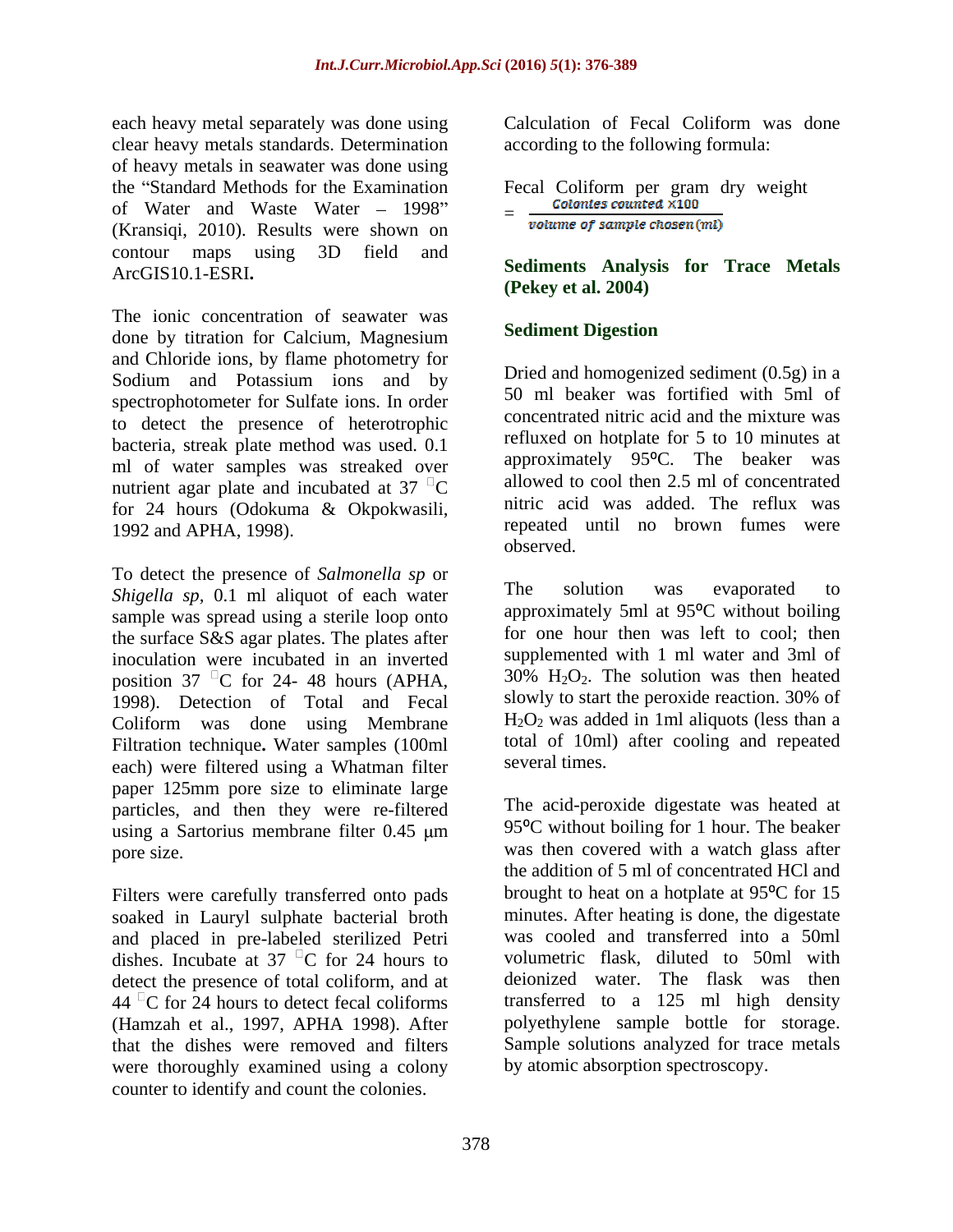### **Assessment of Sediment Contamination by the Contamination Factor (Cif ) and Degree of Contamination (Cd)**  $C_d \geq 28$ ; very high degree of contamination

Average shale values (Turekian and Wedepohl, 1961) and average crustal abundance (Taylor, 1972), are commonly used to provide elemental background concentrations (EBC) (Windom et al., 1989; Sanın et al., 1992; Covelli and Fontolan, 1997; Rubio et al., 2000). In the present study, Taylor's (1972) crustal abundance was used as reference baselines. A contamination factor  $C_f^i$  to describe the Donald et al., 2000). Sampling and contamination of a given toxic substance in a basin was suggested by Hakanson (1980)

The following terminologies were used to

 $1 \leq C_f^1$  < 3; moderate contamination factors  $3 \leq c \text{fi} < 6$ ; considerable contamination factors (Long 1998).  $C_1^l \geq 6$ ; very high contamination factor

Degree of contamination  $(C_d)$  defined as the sum of all contamination factors for a given

$$
C_d = \sum_{i=1}^{6} C_f^i = \sum_{i=1}^{6} \frac{C_{0-1}^i}{C_n^i} \dots \dots \dots \dots \dots 2
$$

For the description of contamination degree the following terminologies were used:  $(1EL)/p$  (Table 6).

 $C_d$ <7; low degree of contamination  $7 \leq C_d < 14$ ; moderate degree of contamination  $14 \leq C_d < 28$ ; considerable degree of contamination

### **Ecotoxicological Sense of Trace Element Concentrations in Sediments (Pekey et al. 2004)**

equation 1: equation 1: then not reflect in-situ conditions absolutely. .1 laboratory toxicity, bioaccumulation and Where, without the availability of specific in-situ : the mean content of the substance should be used only as a screening approach : the reference value for the substance. or in a weight-of-evidence method (Burton, describe the contamination factor: SQGs have been developed for many  $C_f^i$  < 1; low contamination factor elements, chlorinated organics, and Numerical sediment quality guidelines (SQGs) have been used in North America for both freshwater and marine ecosystems, and have been used to identify contaminants of concern in aquatic ecosystems (Mac- Donald et al., 2000). Sampling and analytical processes may alter sediment chemistry and bioavailability. SQGs would Assessment tools provide useful information, but some (i.e., SQGs, benthic indices) are prone to distortion exposure and effects data. Therefore, SQGs should be used only as a screening approach or in a weight-of-evidence method (Burton, 2002). Based upon empirical analyses of matching chemical and biological data, potentially toxic substances (i.e., trace elements, chlorinated organics, and polynuclear aromatic hydrocarbons (PAHs)) (Long and MacDonald, 1998; Long et al., 1998).

basin. Equation 2 describes the applied in this study to assess the contamination degree: ecotoxicological sense of trace element 2 rangelow (ERL)/effect range median (ERM) Two sets of SQGs developed for marine and estuarine ecosystems (MacDonald et al., 2000; Long and MacDonald, 1998) were concentrations in sediments (a) the effect and (b) the threshold effect level (TEL)/probable effect level (PEL) values (Table 6).

> Low range values (i.e., ERLs or TELs) are concentrations below which adverse effects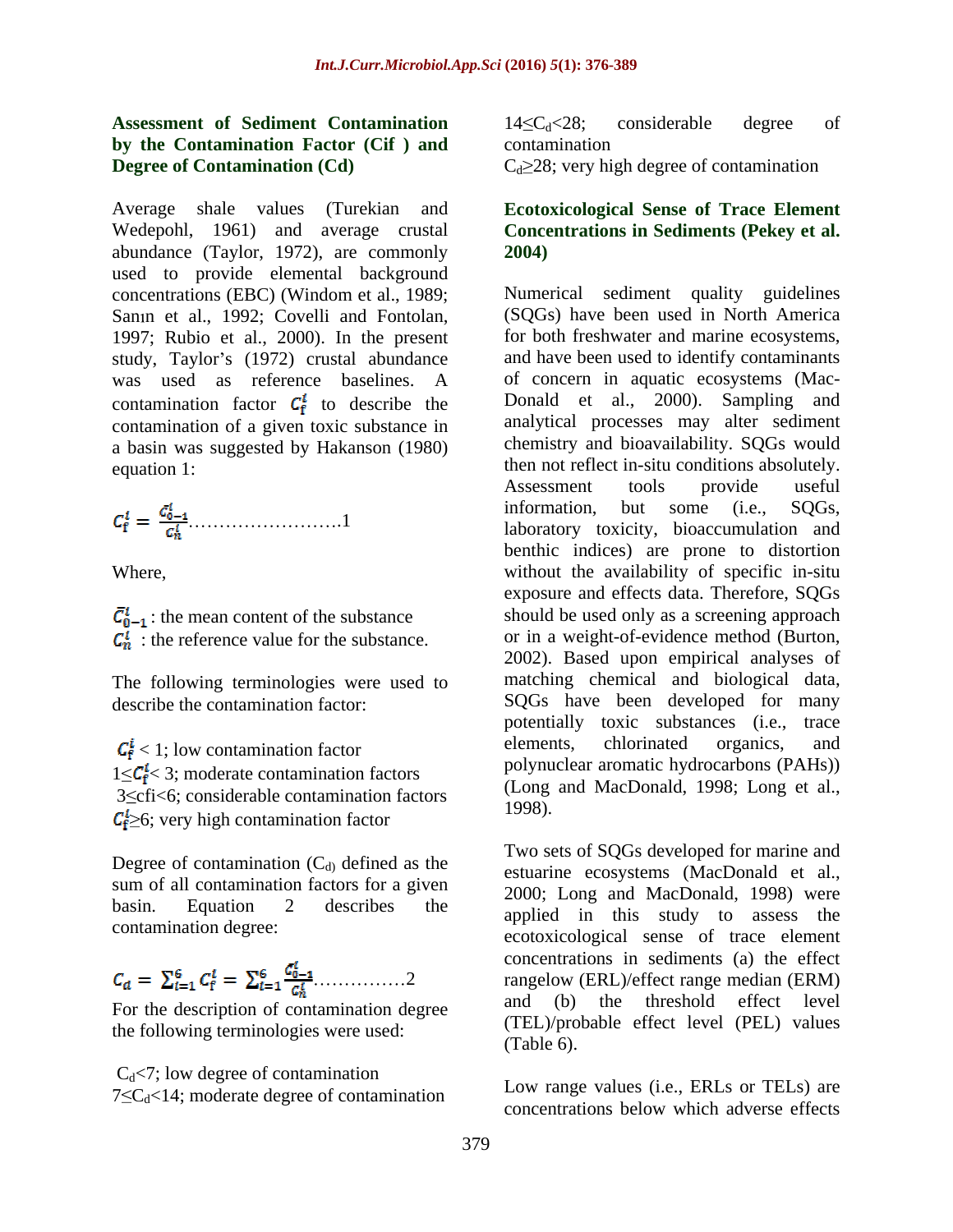upon sediment dwelling fauna would in November 2012 may be due to high water infrequent be expected. In contrast, the ERMs and PELs represent chemical atmospheric temperature while in June the concentrations above which adverse effects high temperature may be because of low are likely to occur (Long and MacDonald, water level, high solar radiation and clear 1998). The incidence of toxicity was determined among samples in which none of 2000). the substances equaled or exceeded the ERL concentrations, in which one or increasing pH numbers of substances exceeded ERL

sample t-test was used. The Type-1 error  $\alpha$ 

### **Results and Discussion**

### **Physico-Chemical Parameters**

24.3 and 24.2 °C respectively, this finding and physiology of aquatic organisms (Lawson, 2011). Low temperature recorded were observed in sites heavily contaminated

level, less solar radiation, and low atmosphere (Table 1) (Govindasamy et al., 2000).

### **pH**

concentrations, but none exceeded any A significant decrease in the mean value of ERM; and in which one or increasing pH was depicted from June 2012 till numbers of substances exceeded ERM November 2012, recording 8.1 and 7.8 concentrations. The same approach was used respectively, ranging during June from 5.25 to evaluate the predictive ability of the to 8.75, and during November from 4.2 to TELs/PELs (Long et al., 1998). 7.8 (Table 1). The present finding fell within **Statistical Analysis** (Quinby-Hurt & Turekian, 1983 and Descriptive analysis was performed. observed in the polluted sites, where a Quantitative variables were described in sewage input was found to be directly terms of frequencies, mean, standard discharged into the sea. DOE( 2006) stated deviation, min and max. Paired correlations that the lowest pH level was observed in the were performed between the studied most polluted sites, where a sewage input parameters using Pearson's correlation was found to be directly discharged into the coefficient. For testing the difference sea, this finding complies with the results in between the physical parameters and ion the present study. Data of the present concentrations for summer and fall, paired investigation coincide with that obtained was set at 5%. The analyses were performed Lebanese coastal region concerning pH using SPSS 17 for windows. values ranging from 4-10 with a mean value November 2012, recording 8.1 and 7.8 the recommended value of pH of 8.2 Holmes, 2011). The lowest pH level was with by Korfali & Jurdi (2012) on the of 7.85.

### **Dissolved Oxygen**

**Temperature** Temperature **study** area showed some low levels during Temperature value recorded a decrease from the DO concentration was noticed from June June 2012 till November 2012 recording to November 2012 recording respectively coincide with that stated by Abudaya  $\&$  maybe due to the cumulative effect of Harara, 2013. These values were within the decreased temperature coupled with rainfall acceptable level for surviving metabolism and the resultant freshwater mixing from The dissolved oxygen's concentration in the the study period. A significant increase in 6.15 to 6.19 mg/L (Table 1) this increase maybe due to the cumulative effect of and the resultant freshwater mixing from runoffs (Rajasegar, 2003). The lowest levels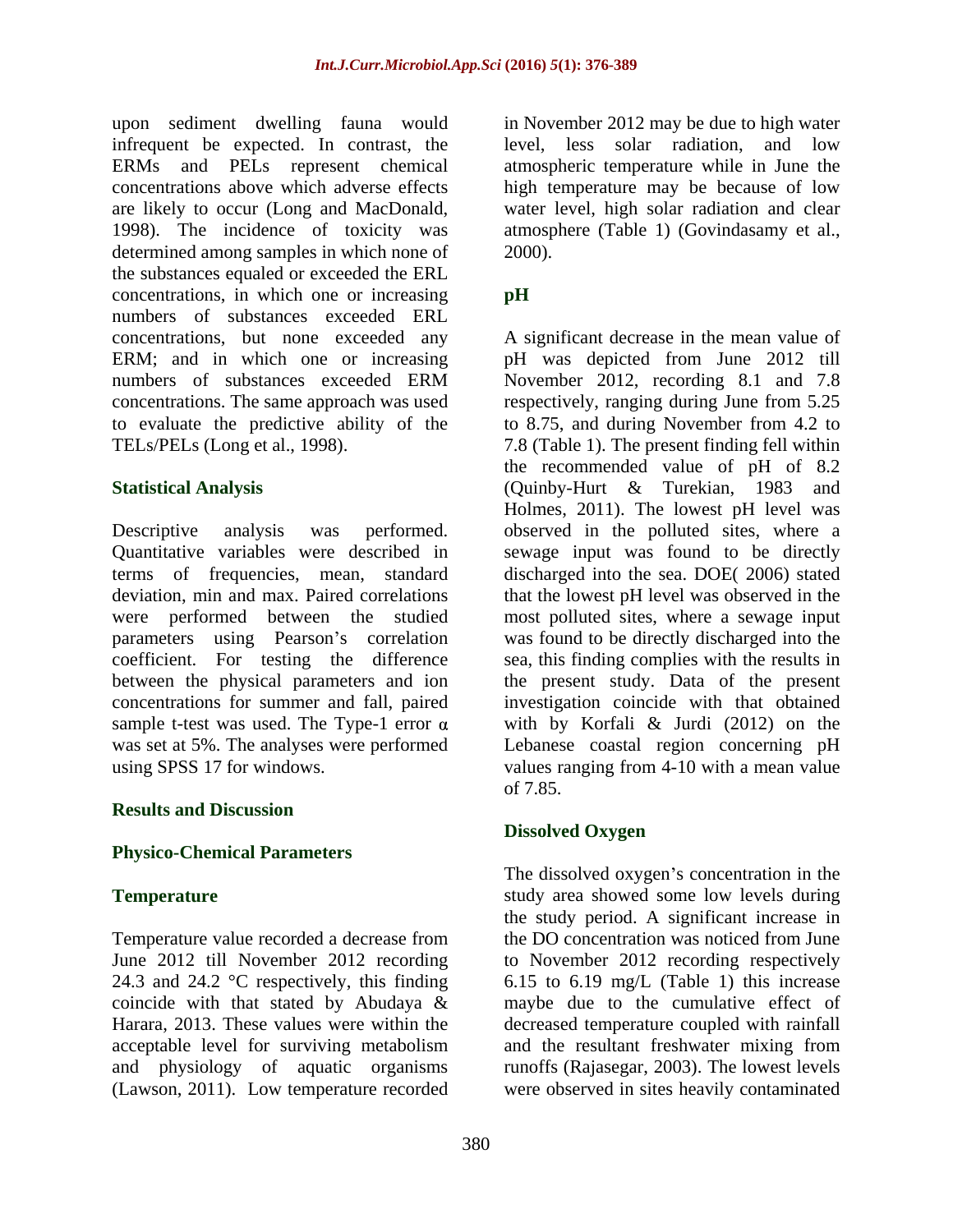with sewage discharges. These observations  $\&1121$ ;  $SO_4^{2-}$ , 2636  $&2576$  (Table 4).

The electrical conductivity's average value recorded 98.8 mS/cm during June and 107.41 mS/cm during November. In June, mean value 75710.55 ppm (Table 1). November 2012. The presence of

was higher than the guideline except for Cr season. whereas Cu, Cd and Pb recorded mean obtained by Korfali and Jurdi (2012) in a

accordance with the international standard  $75\%$  of the sites were classified unsuitable for seawater and recorded in ppm  $Na<sup>+</sup>,12746$ &22113;  $Ca^{2+}$ , 439 &512;  $Mg^{2+}$ , 929 , 929

are in agreement with Fargallah et al, (2009) Variations in concentration levels were who stated that heavy contamination causes observed in sites highly polluted by sewage an oxygen deficit due to decomposition of discharges. These finding were in agreement the organic matter. Similar finding was with that of El Moujaber et al. (2006) who observed with Korfali & Jurdi (2012) who stated that seawater in general has a uniform reported that the DO level ranges from 1.2- chemistry due to a long residence time of 8.8 mg/L for water quality study of Lebanon major constituents with the predominance of coastline.  $Cl^{\dagger}$  and  $Na^+$  possessing a molar ratio of **Electrical Conductivity and Total** characterized by an excess of Cl over the **Dissolved Solids** cation ions ( $Na^+$  and  $K^+$ ),  $Mg^{2+}$ ,  $Ca^{2+}$  and 0.86. Seawater solutes are specifically and K<sup>+</sup>), Mg<sup>2+</sup>, Ca<sup>2+</sup> and  $^{+}$   $Mc^{2+}$   $Ca^{2+}$  and ),  $Mg^{2+}$ ,  $Ca^{2+}$  and  $2^+$   $Ca^{2+}$  and ,  $Ca^{2+}$  and and anion ion  $SO_4^2$ .

### **Microbiological Analysis**

TDS values ranged from 17355 and 975000 Results of microbiological analysis showed ppm, whereas in November TDS values the presence of heterotrophic bacteria in all ranged from 28015 to 1072500 ppm with a the seawater samples during June and **Trace Metals Detection** significantly during the 2 seasons. 60 % of As for trace metals, a non significant *Salmonella* sp during the summer season, variation was noticed in their concentration while 55 % were found positive during the during the study period (Table 3). Results fall season. Similarly, *Shigella* sp. was reported that trace metals' mean present in 33 % of the sites during the concentration during both sampling periods summer season and 11% during the fall November 2012. The presence of *Salmonella* sp. in seawater varied significantly during the 2 seasons. 60 % of the samples were found positive for season.

values higher than the TRV (Table 2). Samples recorded 2200CFU/100ml total Comparing these findings to the results coliform (TC) during both sampling periods, study on trace metals in Lebanese coastal that of European guideline (Table 7). It was waters, it was revealed that the results of the also revealed that 35% of the studied present study fell within their ranges. seawater samples were not suitable for **Ionic Water Profile Ionic Water Profile Ionic Water Profile Ionic Water Profile** Chemical analysis of seawater samples has 1800CFU/100ml during November with shown that the value of the concentrations of 60% of the sites unsuitable for swimming ions in non-contaminated areas are in (WHO guideline), whereas during June, ,12746 for swimming with the highest value &15302; K<sup>+</sup>,430.2& 389; Cl , 23554 recorded 1500CFU/100ml and (Table 7).  $,430.2$ & 389; Cl  $, 23554$  recorded 1500CFU/100ml and (Table 7). , 23554 recorded 1500CFU/100ml and (Table 7).  $2^+$  020 which revealed a four folds increase than swimming during June and 17% during counts recorded the highest value of 75% of the sites were classified unsuitable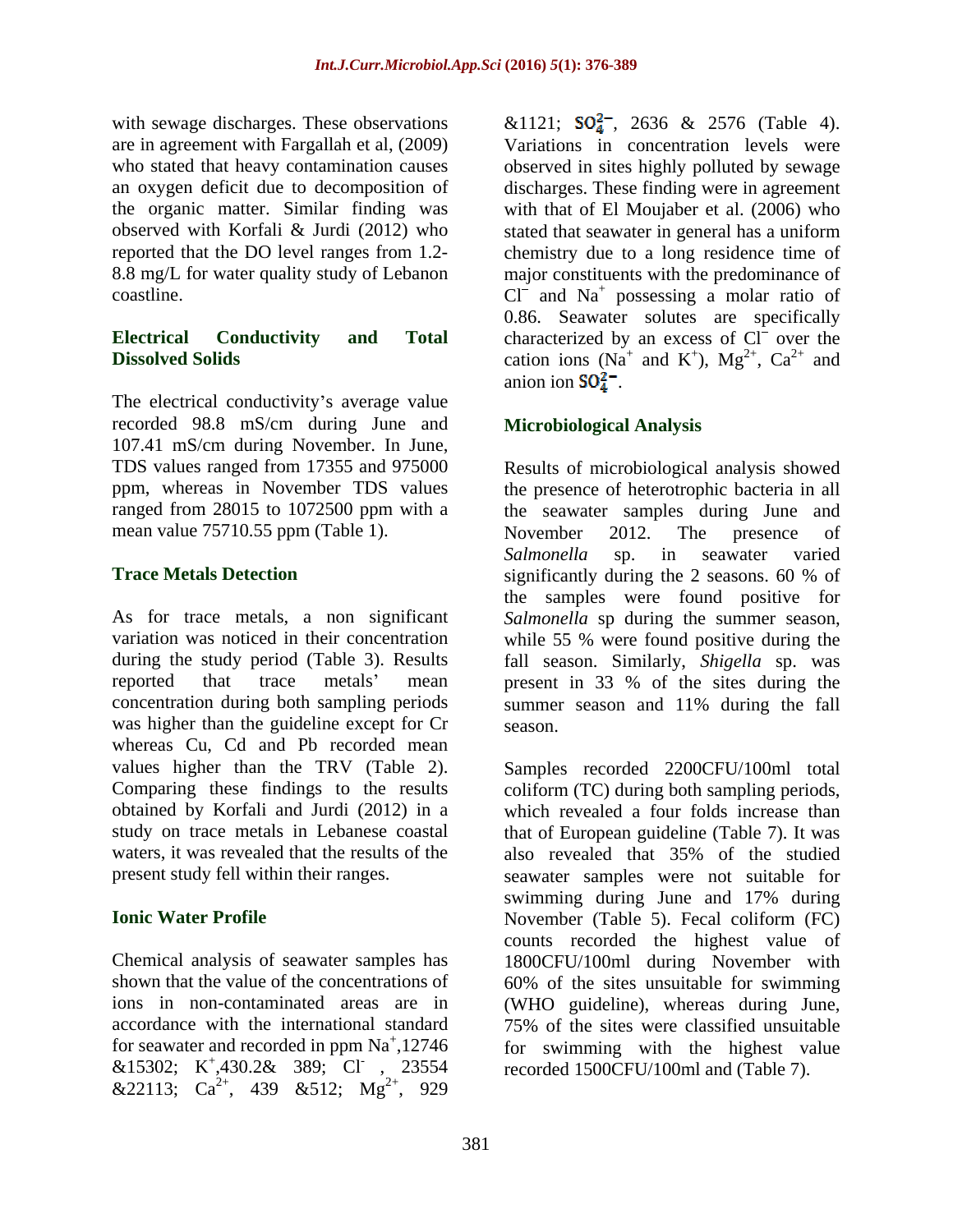|                                       | <b>June 2012</b>      |                    |                         | November 2012           |          |
|---------------------------------------|-----------------------|--------------------|-------------------------|-------------------------|----------|
| <b>Physical</b><br>characteristics    | <b>Mean (SD)</b>      | Range<br>(Min;Max) | Mean (SD)               | Kange<br>(Min;Max)      | n-value  |
| <b>Temperature</b><br>$({}^{\circ}C)$ | 24.3(0.3)             | (24.0;25.          | 24.2(0.2)               | (24.0;24.8)             | 0.035    |
| pH                                    | 8.1(0.7)              | (5.2; 8.8)         | 7.8(0.8)                | (4.2; 8.45)             | < 0.0001 |
| DO(mg/L)                              | 5.15(1.24)            | (1.38;7.8)         | 6.19(1.11)              | (2.01; 7.8)             | 0.624    |
| $E.C$ (ms/cm)                         | 98.8 (269.1)          | (26.7;1500)        | 107.4 (291.4            | (43.1;1650)             | 0.019    |
| TDS (ppm)                             | 64230.1<br>(174936.4) | (17355; 975000)    | 75710.55<br>(192204.56) | $(28015;1072500)$ 0.071 |          |

### **Table.1** Description of the Physical Parameters of the Samples by Period (N=45)

### **Table.2** TRV and Guidelines Values

|            | Fe(mg/L) | $\Gamma$ u(mg/L) | Cd(mg/L) | Mn(mg/L) | $\mathbf{Zn}(mg/L)$ | Cr(mg/L) | Pb(mg/L) |
|------------|----------|------------------|----------|----------|---------------------|----------|----------|
| <b>TRV</b> | 1.000    | 0.0000           | 0.00066  | 0.120    | 0.120               | 0.117    | 0.00132  |
| Guideline  | 0.00014  | 0.000<br>0.00    | 0.000125 | 0.000165 | 0.00059             | 0.00026  | 0.000036 |

### **Table.3** Description of the Trace Metal Concentration in the Samples by Period (N=45)

|                                    | <b>June 2012</b> |                           | November 2012   |                   |           |
|------------------------------------|------------------|---------------------------|-----------------|-------------------|-----------|
| <b>Physical</b><br>characteristics | Mean (SD)        | <b>Range</b><br>(Min;Max) | Mean (SD)       | Range<br>Min;Max) | p-value   |
| <b>Iron</b>                        | 0.0487(0.105)    | (0.001;0.5)               | 0.0442(0.085)   | (0, 0.35)         | 0.508     |
| Copper                             | 0.049(0.039)     | (0.001; 0.15)             | 0.049(0.037)    | (0.001; 0.13)     | 0.445     |
| Cadmiun                            | 0.004(0.011)     | (0;0.05)                  | 0.001(0.004)    | (0;0.03)          | 0.085     |
| <b>Manganese</b>                   | 0.082(0.194)     | (0.001;1.2)               | 0.089(0.178)    | (0,0.9)           | 0.878     |
| Zinc                               | 0.039(0.0099)    | (0.018; 0.060)            | 0.037 (0.01179) | (0.01;0.06)       | $0.041\,$ |
| <b>Chromius</b>                    | 0.00006(0.00033  | (0;0.02)                  | 0.0003(0.00146) | (0;0.007)         | 0.234     |
|                                    | 0.210(0.1538)    | (0;0.660)                 | 0.215(0.1453)   | (0;0.520)         | 0.802     |

**Table.4** Description of the Ion Composition of the Samples by Period (N=45)

|                              | <b>June 2012</b> |                           | November 2012    |                   |          |
|------------------------------|------------------|---------------------------|------------------|-------------------|----------|
| Ions' concentration<br>(ppm) | <b>Mean (SD)</b> | <b>Kange</b><br>(Min;Max) | Mean (SD)        | Kane<br>(Min;Max) | p-value  |
| $Na+$                        | 12678.2 (974     | (11120; 15600)            | 12746.7 (1248.9) | (8480;16000)      | 0.642    |
| $T$ $\tau$ +<br>A.           | 389.3 (62.8)     | (244.4; 560.4)            | 430.2 (74.6)     | (244.4;560.4)     | 0.001    |
| CI                           | 22926.2 (2395.9) | (12000; 26400)            | 23554.2 (5667    | (310; 28570)      | 0.481    |
| $Ca2+$                       | 512.8(49.1)      | (268; 552)                | 439.1 (95.3)     | (120; 630)        | < 0.0001 |
| $Mg^{2+}(ppm)$               | 1121.9 (154.4)   | (250;1310)                | 929.7 (391.3)    | (82;1227)         | < 0.0001 |
| $SO_4^{2-}$ (ppm)            | 2576 (474.2      | (1000; 3540)              | 2636.1 (446.     | (1500; 3912)      | 0.396    |

### **Table.5** Microbiological Standards for Marine Bathing Water (European Union, 2005)

| European Guide European Mandatory                  |
|----------------------------------------------------|
| Total Coliforms 500 CFU/100mL<br>10,000 CFU/100mL  |
| Fecal Coliforms 100 CFU /100mL<br>2,000 CFU /100mL |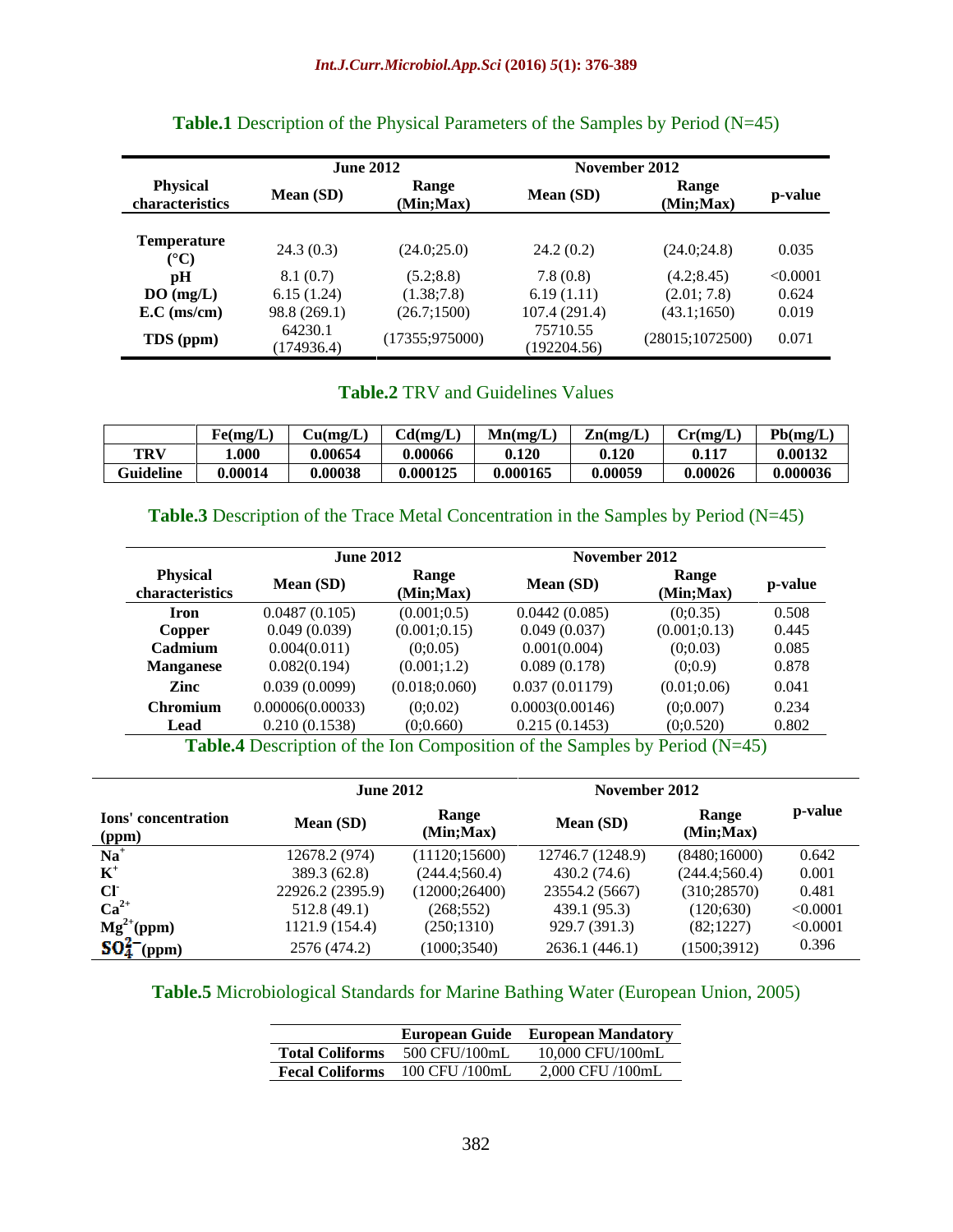### **Table.6** Quality of Water for Swimming\* (WHO, 2006)

| <b>Water quality</b> | <i>E.coli</i> (count/ml) |
|----------------------|--------------------------|
| Very bad             | > 2000                   |
| Middle pollution     | 1000-2000                |
| Soft pollution       | 50-200                   |
| Very satisfying      | $-50$                    |

### **Table.7** Description of the Bacterial Counts in the Seawater Sample by Period (N=45)

|                                       |                             | IIE 2012   |          | November 2012                               |       |
|---------------------------------------|-----------------------------|------------|----------|---------------------------------------------|-------|
| Bacterial count (CFU/100ml) Mean (SD) |                             |            |          | Range (Min;Max)   Mean (SD) Range (Min;Max) |       |
|                                       |                             |            |          |                                             |       |
| <b>Total Coliform</b>                 |                             | (25; 2200) | 463(656) | (40;2200)                                   | 0.22  |
| <b>Fecal Coliform</b>                 | 327(352)<br><i>341\3341</i> | (10;1500)  | 289(419) | (10;1800)                                   | 0.249 |

### **Table.8** Correlation Matrix Between Physical and Bacteriological Parameters during June 2012

|                                     |                                           | Temperature                   | pH                            | <b>DO</b><br>(mg/L)           | EC.<br>(mS/cm)               | <b>TDS</b><br>(ppm)          | Total<br>coliform | Fecal<br>coliform |
|-------------------------------------|-------------------------------------------|-------------------------------|-------------------------------|-------------------------------|------------------------------|------------------------------|-------------------|-------------------|
| Temperature                         | <b>P</b> Correlation<br>Sig. (2-tailed)   | $\mathbf{1}$                  |                               |                               |                              |                              |                   |                   |
| pH                                  | <b>P</b> Correlation<br>Sig. (2-tailed)   | $-.536-1$<br>.000             | 1                             |                               |                              |                              |                   |                   |
| DO(mg/L)                            | <b>P</b> Correlation<br>$Sig. (2-tailed)$ | $-.475$ <sup>**</sup><br>.001 | $.733$ <sup>**</sup><br>.000  | $\mathbf{1}$                  |                              |                              |                   |                   |
| $EC$ (m $S/cm$ )                    | <b>P</b> Correlation<br>Sig. (2-tailed)   | $.498$ <sup>**</sup><br>.000  | $-841$ <sup>**</sup><br>.000  | $-.492$ <sup>**</sup><br>.001 | $\mathbf{1}$                 |                              |                   |                   |
| TDS(ppm)                            | <b>P</b> Correlation<br>Sig. (2-tailed)   | $.498$ <sup>**</sup><br>.000  | $-.841$ <sup>**</sup><br>.000 | $-.492$ <sup>**</sup><br>.001 | $1.000 -$<br>.000            | 1                            |                   |                   |
| <b>Total coliform P Correlation</b> | Sig. (2-tailed)                           | $.318+$<br>.033               | $-.646"$<br>.000              | $-.866"$<br>.000              | $468 -$<br>.001              | $.468$ <sup>**</sup><br>.001 | $\mathbf{1}$      |                   |
| Fecal coliform P Correlation        | Sig. (2-tailed)                           | .280<br>.062                  | $-.674-1$<br>.000             | $-.871$ <sup>**</sup><br>.000 | $.442$ <sup>**</sup><br>.002 | $.442$ <sup>-1</sup><br>.002 | $.928 -$<br>.000  | $\mathbf{1}$      |

\*\*. Correlation is significant at the 0.01 level (2-tailed).

\*. Correlation is significant at the 0.05 level (2-tailed).

### **Table.9** Correlation Matrix between Physical and Bacteriological Parameters during November 2012

|                    |                                         | Temperature     | pH                            | <b>DO</b><br>(mg/L) | EC<br>(mS/cm)                | <b>TDS</b><br>(ppm)          | Total<br>coliform             | Fecal<br>coliform. |
|--------------------|-----------------------------------------|-----------------|-------------------------------|---------------------|------------------------------|------------------------------|-------------------------------|--------------------|
| Temperature        | P Correlation<br>Sig. (2-tailed)        | $\mathbf{1}$    |                               |                     |                              |                              |                               |                    |
| pH                 | <b>P</b> Correlation<br>Sig. (2-tailed) | $-.049$<br>.748 | 1                             |                     |                              |                              |                               |                    |
| DO(mg/L)           | <b>P</b> Correlation<br>Sig. (2-tailed) | $-.052$<br>.736 | $.741$ <sup>-1</sup><br>.000  | $\mathbf{1}$        |                              |                              |                               |                    |
| <b>EC</b>          | <b>P</b> Correlation<br>Sig. (2-tailed) | $-.026$<br>.866 | $-.770$ <sup>-1</sup><br>.000 | $-.637-$<br>.000    | $\mathbf{1}$                 |                              |                               |                    |
| <b>TDS</b>         | <b>P</b> Correlation<br>Sig. (2-tailed) | $-.062$<br>.684 | $-744$ <sup>-1</sup><br>.000  | $-597$<br>.000      | $.979 -$<br>.000             | 1                            |                               |                    |
| Total<br>coliform. | <b>P</b> Correlation<br>Sig. (2-tailed) | $-.010$<br>.949 | $-0.662$<br>.000              | $-842$<br>.000      | $.568 -$<br>.000             | $.542$ <sup>**</sup><br>.000 | $\mathbf{1}$                  |                    |
| Fecal<br>coliform. | P Correlation<br>Sig. (2-tailed)        | $-.010$<br>.947 | $-.737$ <sup>**</sup><br>.000 | $-.832+$<br>.000    | $.555$ <sup>**</sup><br>.000 | $.528$ <sup>**</sup><br>.000 | $.956$ <sup>**</sup><br>.000. | $\mathbf{1}$       |

\*\*. Correlation is significant at the 0.01 level (2-tailed).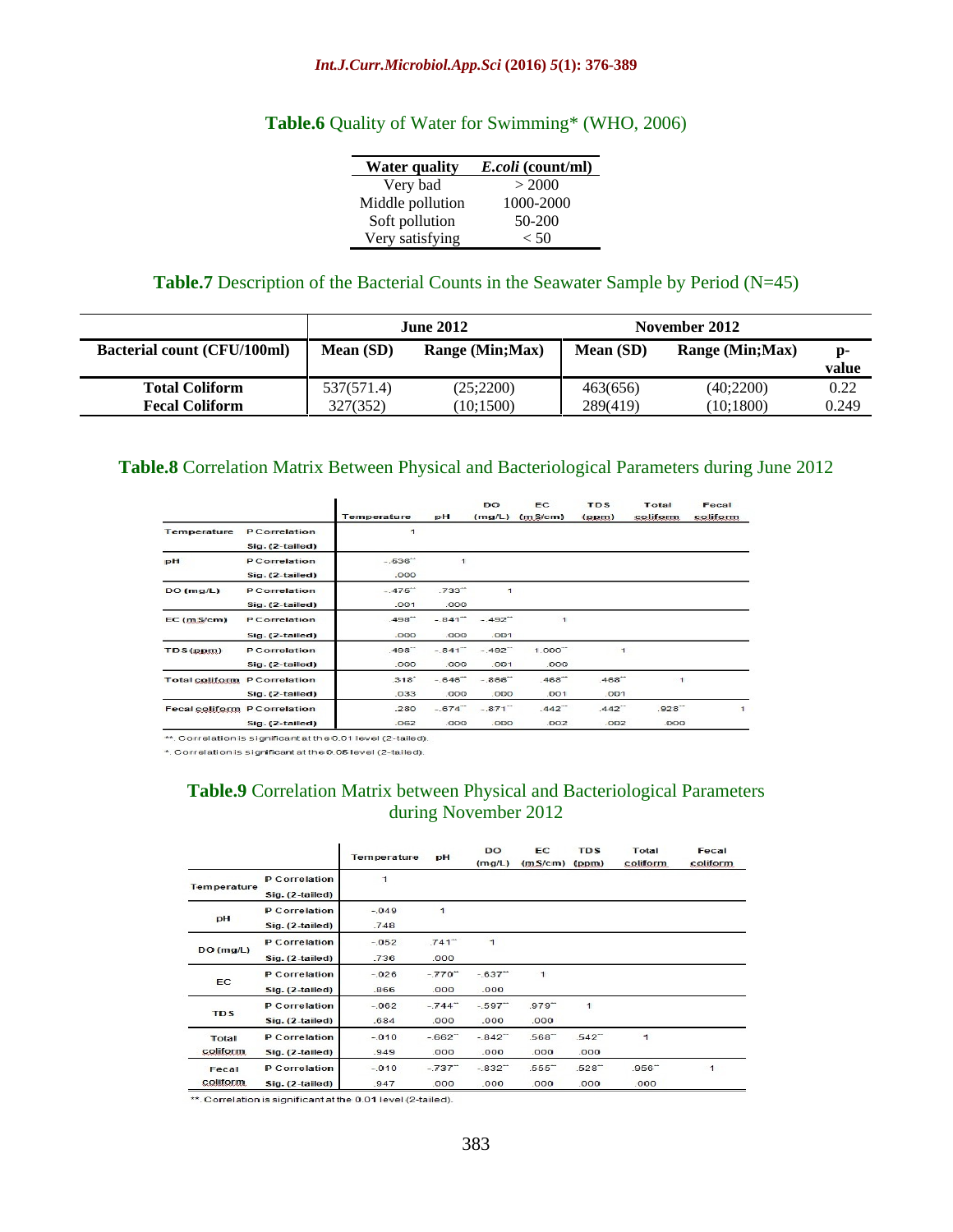|          |            |               | <b>Element</b>       |                |
|----------|------------|---------------|----------------------|----------------|
|          |            | Pb            | Zn                   | Cu             |
|          |            | 12            | 8                    | 2.3            |
|          |            | 10            | - 6                  | 2.8            |
|          |            | 21            | <sup>12</sup>        | 2.3            |
|          |            | 10            | $\mathcal{L}$        | 2.8            |
|          | $\epsilon$ | 12            | 6                    | 3.7            |
|          |            | <sup>11</sup> | $\vert 7 \vert$      | 3.9            |
|          |            | 10            | 10                   | 4.2            |
|          | 8          | <sup>11</sup> | 19                   | 4.6            |
|          |            | 11            | 6                    | 4.4            |
|          | 10         | 15            | $\sim$ 5             | 4.4            |
|          | 11<br>11   | 10            | 8                    | $\mathcal{Z}$  |
| :<br>第   | 12         | <sup>11</sup> | 8                    | 3              |
|          | 13         | 8             | $\overline{9}$       | 4              |
|          | 14         |               | $\overline{q}$       | 2.6            |
|          | 15         | 10            | 35                   | 2.5            |
|          | 16         | <sup>11</sup> | 29                   | 2.6            |
|          | 17         | <sup>11</sup> | $\overline{7}$       | $\overline{2}$ |
|          | 18         | 12            | 6                    | 2.5            |
|          | 19         | 11            |                      | $\overline{4}$ |
|          | 20         | 12            | 8                    | 3.9            |
|          | 21         | -11           | 6                    | 3.9            |
|          | 22         | 12            | $\boxed{26}$         | 28             |
|          | 23         | 15            | 38                   | 13             |
|          | EBC        | 12.5          | 70                   | 55             |
|          | NP         | $<$ 40        | $\langle 90 \rangle$ | $\leq$ 25      |
| $\infty$ | MP         | $40 - 60$     | 90-200               | $25 - 50$      |
| Ø        | HP         | >60           | >20                  | >50            |

**Table.10** Elemental Concentration from Surface Sediments and SQG by US EPA

**EBC: Elemental Background concentration**

**SQG: Sediment quality guidelines**

**NP: non-polluted**

**MP: moderately polluted**

**HP: heavily polluted**

### **Fig.1** Geographical Distribution of the Water Sampling Sites

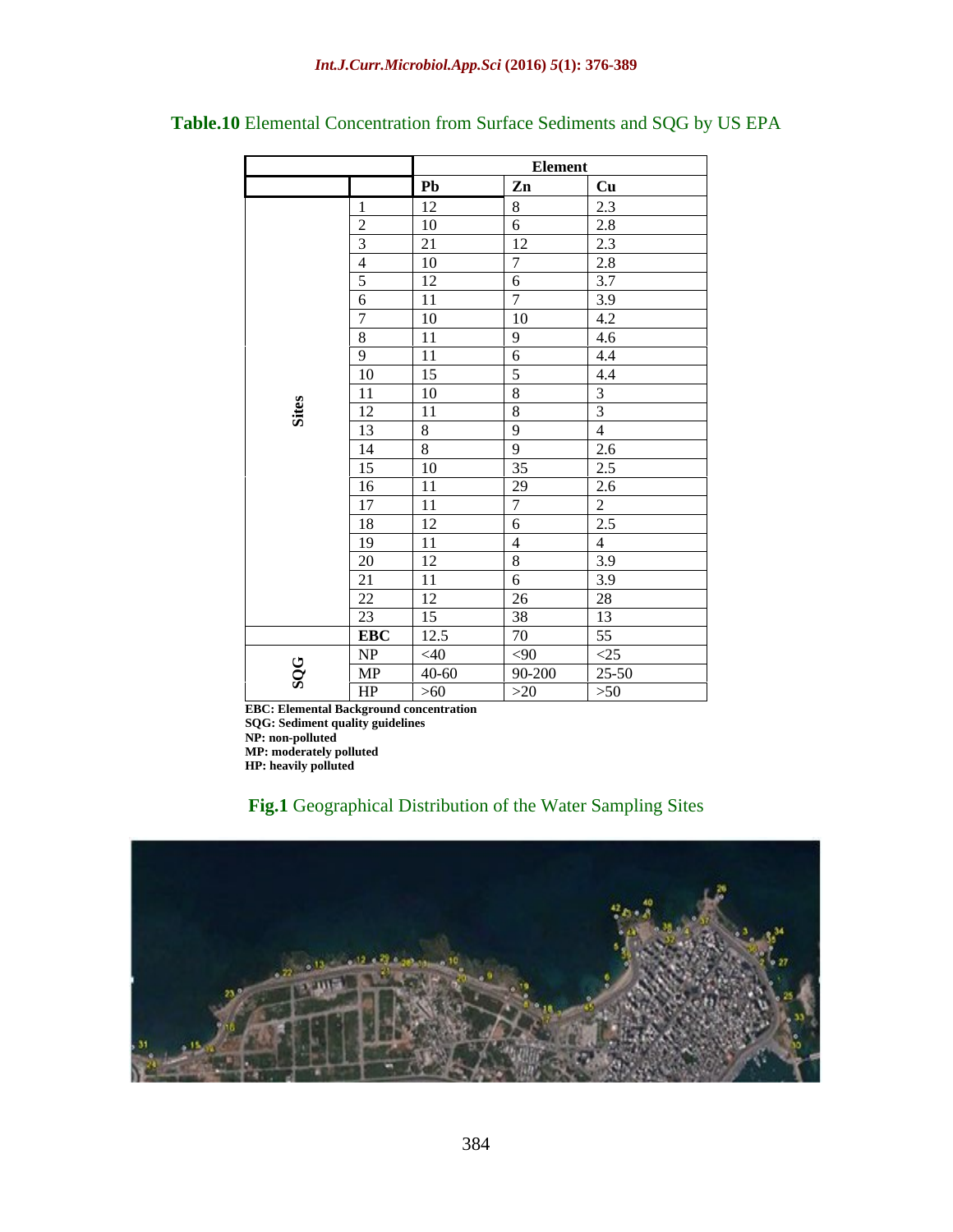|           |         | 1. <b>.</b>   |          | ∿a.        |
|-----------|---------|---------------|----------|------------|
| Site      | Pb      | $\mathbf{Zn}$ | Cu       |            |
|           | 0.96    | 0.11          | 0.04     | 1.11       |
|           | $0.8\,$ | 0.08          | 0.05     | 0.93       |
|           | 1.68    | 0.17          | 0.04     | 1.89       |
|           | $0.8\,$ | $0.1\,$       | 0.05     | 0.95       |
|           | 0.96    | 0.08          | 0.06     | $1.1\,$    |
|           | 0.88    | 0.1           | 0.07     | 1.05       |
|           | 0.8     | 0.14          | 0.07     | 1.01       |
|           | 0.88    | 0.12          | 0.08     | $1.08\,$   |
|           | 0.88    | $0.08\,$      | 0.08     | 1.04       |
| $10\,$    | $1.2\,$ | 0.07          | 0.08     | 1.35       |
| 11        | 0.8     | 0.11          | 0.05     | 0.96       |
| 12        | 0.88    | 0.11          | 0.05     | 1.04       |
| 13        | 0.64    | 0.12          | 0.07     | 0.83       |
| 14        | 0.64    | 0.12          | 0.04     | $0.8\,$    |
| 15        | $0.8\,$ | $0.5\,$       | 0.04     | 1.34       |
| 16        | 0.88    | 0.41          | 0.04     | 1.33       |
| 17        | 0.88    | $0.1\,$       | 0.03     | $1.01\,$   |
| 18        | 0.96    | 0.08          | 0.04     | $1.08\,$   |
| 19        | 0.88    | 0.05          | $0.07\,$ |            |
| $20\,$    | 0.96    | 0.11          | 0.07     | 1.14       |
| 21        | 0.88    | 0.08          | 0.07     | 1.03       |
| 22        | 0.96    | 0.37          | $0.5\,$  | 1.83       |
| 23        | 1.2     | 0.54          | 0.23     | 1.97       |
| Min       | 0.64    | 0.05          | 0.03     | $0.8\,$    |
| max       | 1.68    | 0.54          | $0.5\,$  | 1.97       |
| Reference |         |               |          | $\sqrt{2}$ |

**Table.11** Contamination Factors (C\_f^i) and Degree of Contamination (C\_d) of Surface Sediments in Mina City Coastline during June 2012

**Fig.2** Geographical Distribution of the Sediment Sampling Sites

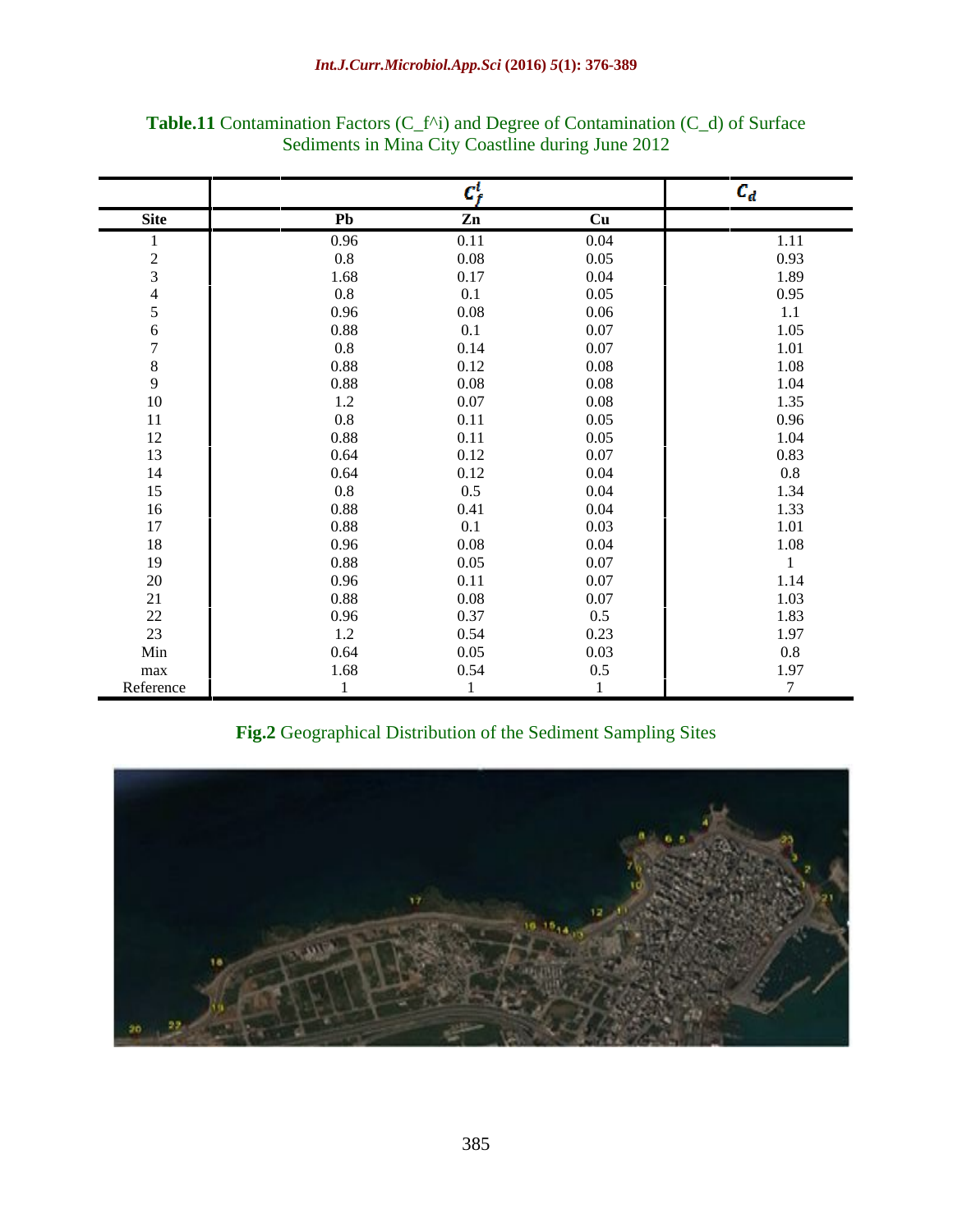|                       |             |                                    | <b>Element</b>                                        |
|-----------------------|-------------|------------------------------------|-------------------------------------------------------|
|                       |             | l Ph                               | $\frac{Cu}{2.3}$<br>Zn                                |
|                       |             | 12<br>$\overline{8}$               |                                                       |
|                       |             | 1 <sub>0</sub>                     |                                                       |
|                       |             | 21                                 | $\frac{2.8}{2.3}$<br>2.3<br>12                        |
|                       |             | 1 <sub>0</sub>                     |                                                       |
|                       |             | 12                                 | $\frac{1}{3.7}$                                       |
|                       |             | 11                                 | 3.9                                                   |
|                       |             | 10 <sup>1</sup><br>$\overline{10}$ | $\frac{4.2}{4.6}$ $\frac{4.6}{4.4}$                   |
|                       |             | 11<br>$\Omega$                     |                                                       |
|                       |             | 11                                 |                                                       |
|                       | 10          | 15                                 | $\frac{11}{4.4}$<br>the control of the control of the |
|                       |             | $10^{-7}$                          | $\overline{3}$                                        |
|                       | $\sqrt{10}$ | 11<br>∣ o                          |                                                       |
| $\boldsymbol{\omega}$ |             |                                    |                                                       |
|                       | 14          | $\Omega$                           | $\frac{2.6}{2.5}$                                     |
|                       | 15          | 35<br>$10^{-7}$                    |                                                       |
|                       | 16          | 20<br>11                           | $\frac{2.6}{2}$                                       |
|                       | 17          | 11<br>$-$                          |                                                       |
|                       | -18         | 12 <sub>1</sub>                    | $\frac{1}{2.5}$                                       |
|                       | -19         | 11                                 | $4\overline{ }$                                       |
|                       | 20          | 12                                 | 3.9                                                   |
|                       | 21          | 11                                 | $\frac{3.9}{28}$                                      |
|                       | 22          | 12<br>26                           |                                                       |
|                       | $\Omega$    | 15<br>$\vert$ 38                   |                                                       |
|                       | ERL         | $\frac{16}{46.7}$ 150.0            | $\frac{13}{34.0}$<br>270.0                            |
|                       | <b>ERM</b>  | $218.0$ 410.0                      |                                                       |
|                       | <b>TEL</b>  | $30.2$ 124.0                       | 18.7                                                  |
| ూ క                   | PEL         | 112.2 271.0                        | 108.2                                                 |

**Table.12** TEL, PEL, ERL and ERM Guideline Values for Trace Elements (Long et al. (1995). Concentrations are in lg/g Dry Weight)

The two bacterial types exhibited marked which violates the European Countries found by Abudaya & Hararah (2013), who have studied the physico-chemical parameters and faecal indicators at selected **Correlation Relation between** the sites on the Gaza coast over seven-month **Physico-Chemical Parameters and the** period, their results showed spatial and temporal variations in physico-chemical parameters (water temperature, turbidity, pH, salinity and DO), and fecal indicators that appeared linked with the problems of raw sewage discharge and storm water microbiological contamination of seawater The two bacterial types exhibited marked which violates the European Countries<br>spatial and temporal variations. These standards for bathing water, this finding<br>findings were in accordance with the results coincide with th

spatial and temporal variations. These standards for bathing water, this finding findings were in accordance with the results coincide with the study of Abudaya & Hararah (2013).

## **Correlation Relation between the Microbial Pollution Load**

runoff. The data indicates high that during June TC and FC are strongly above internationally accepted limits, load was positively correlated with T, EC Statistical analysis was done to reveal the relation between the bacterial load and the phyico-chemical parameters of the seawater samples. Results shown in table 8 recorded correlated having  $(r = 0.928$  at  $p < 0.001$ ). TC and TDS, with Pearson's correlation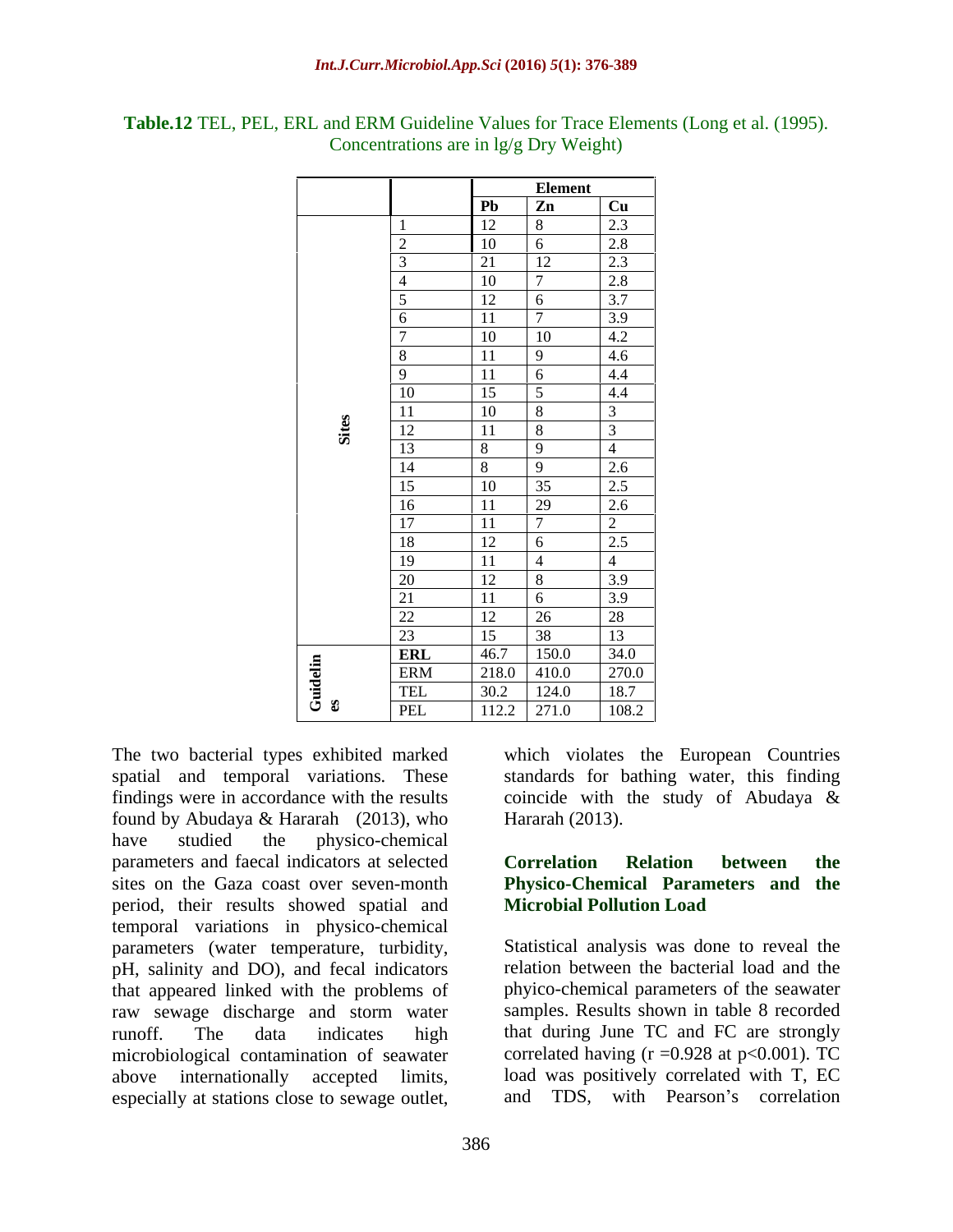coefficient of  $0.318$  (p=0.033, p<0.05), 0.468 (p= 0.001; p<0.01) respectively. Whereas, TC showed a negative correlation Sediments were classified as: non-polluted with DO and pH, with  $r = -0.866$  (p<0.0001) (NP) based on the SQG (sediment quality and  $0.646$  (p=-0.003; p<0.01) respectively. However, FC also showed positive correlation with T, EC and TDS having with **Assessment of Sediment Contamination**  $r = 0.28$  (p= 0.062), and 0.442 (p=0.002; **by the Contamination Factor** ( $C_f^i$ ) and p<0.01) respectively. pH and DO, showed a negative correlation with FC, with  $r = -0.647$ and 0.871 respectively. Data in table 9, revealed that, during November TC and FC showed a strong positive correlation, with a correlation coefficient  $r = 0.956$  (p<0.0001). TC showed a strong positive correlation with EC and TDS with  $r = 0.568$ . TC showed a non significant weak negative correlation with T ( $r = -0.01$  at  $p=0.949$ ), strong negative correlation with pH  $(r = -$ 0.662 at  $p < 0.0001$ ), and a strong negative<br>Table 11 revealed low degree of correlation with DO  $(r = -0.842)$ . FC showed a positive correlation with EC and TDS, having correlation coefficient of 0.555 at p<0.0001, and a strong negative correlation coefficient with pH and DO, respectively  $r =$  effect range or an effect rarely observed.<br>-0.737 and  $r = -0.832$ , and a non significant weak negative correlation with T having  $r =$  $-0.01$ at p=0.947. (p<0.0001) and r = 0.618 (p<0.0001). TC showed an intermediate correlation coefficient with Zn of  $r = 0.360$  $(p=0.015, p<0.05)$ , whereas it showed a nonsignificant weak negative correlation with copper, of  $r = -0.091$ . On the other hand, FC

The risk assessment was evaluated by detecting the concentration of trace metals in<br>
References the sediments. 3 out of 23 sites showed high value of contamination factor whereas the rest of the elements showed average values below the guideline (Tables 10). Pb concentration ranged from 8-21 µg, Zn concentrations ranged from 4 to 38 µg and

Cu concentration ranged from 2-28 µg. The most polluted areas were at sites 22 and 23. guidelines) of US EPA.

# **Degree of Contamination (C<sub>d</sub>)**

The contamination factor  $(C_f^l)$  and the contamination degree  $(C_d)$  recorded average levels for Pb, Cu and Zn (Table 11). Lead contamination factor  $(C_f^i)$  ranged from 0.64 to 1.68, sites 2, 10 and 23 only exceeded the reference value; whereas that of Zn, ranged from 0.05 to 0.54 and Cu, from 0.81 to 1.97, both did not exceed the reference value. The contamination degree values provided in Table 11 revealed low degree of contamination. Considering the results, given in Table 12 the trace metal concentrations in sediments were below the ERL, and TEL values suggesting a minimal effect range or an effect rarely observed.

showed a strong positive. Thus, it is and consequently human health. Thus, it is **Trace Metals Concentrations in Sediments Samples Sea in the Mediterranean** Sea in accordance with In conclusion, results of this study reflect on continuous exposure of the coastal line to various types of contaminants resulting from, mostly, domestic and industrial activities. As such, the water quality profile and metal speciation is expected to impact the quality of seawater, aquatic organisms critical to implement the recommended intervention plans to safe guard the international treaties and conventions.

### **References**

Abuday, M. and Hararah, S. (2013). Spatial and Temporal Variations in Water Quality along the Coast of Gaza Strip. Journal of Environment and Earth Science. 3:2.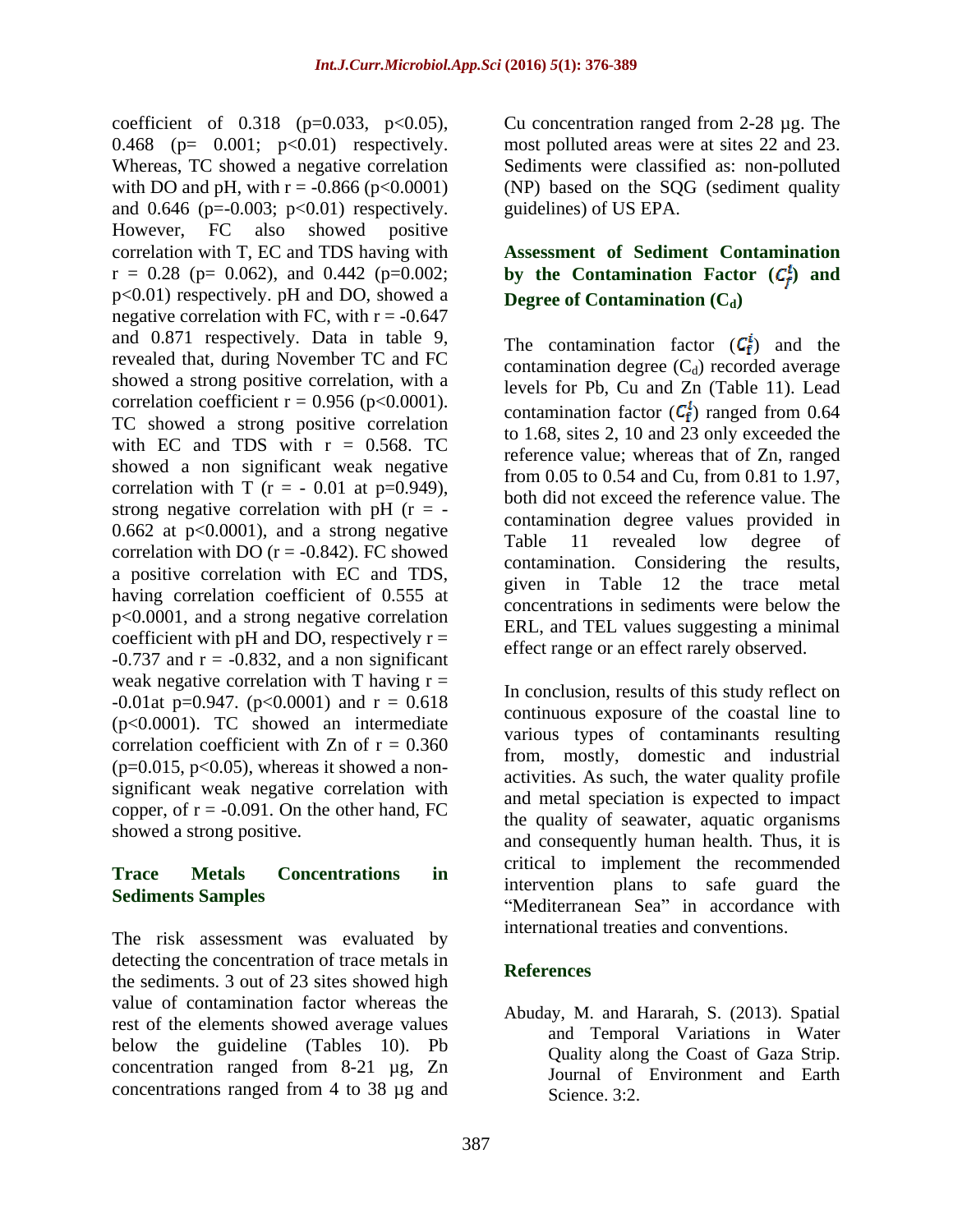- Adefemi, S. and Awokunmi, E. (2010). Determination of physico-chemical sedimentological approach. Water parameters and heavy metals in water
- American Public health Association APHA, (1998). Standard methods for the
- ASTM, (1990). Guide for collection, storage, characterization and manipulation of sediments for toxicological testing.
- Awad, M. and Darwich, T. (2009). Evaluating the north Lebanon using telemac-
- Burton Jr., G. (2002). Sediment quality criteria
- geochemical baselines. Environmental
- El Moujaber, M.; Bou Samra, B.; Darwish, T.; Lawson, E. Management. 20:161-180.
- Faragallah, H; Askar, A.; Okbah, M. and Journal of Ecology and The Natural
- Govindasamy, C.; Kannan, L. and Azariah, J.  $\qquad \qquad$  a sub-tropical estuary. Estuaries. (2000). Seasonal variation in Physico environmental biology. 21: 1-7.

Hakanson, L. (1980). Ecological risk index for

aquatic pollution control. A sedimentological approach. Water Research. 14:975-1001.

- samples from Itaogbolu area of Ondo- Hamza, A.; Abdullah, M.; Sarmani, S. and State, Nigeria. African Journal of Jouhari, M. (1997). Chemical and Environmental Science and Technology. bacteriological monitoring of drinking 4.3: 145-148. water from an urbanized water catchment drainage basin. Environ. Monit. Asses. 44: 327-328.
- examination of water and wastewater. Holmes-Farley, R. (2011). Reef Washington D.C.18:8755-3546. Alchamy:What is Seawater Reef Central Holmes-Farley, R. (2011). Reef Online Community , <http://reefkeeping.com/issues/2005-> <11/rhf/index.php>.
- American Society for testing materials Korfali, S. and Jurdi, M. (2012). Chemical PH USAC. 1:971. sea water quality in the coastal zone of The Environmental Science and Profile of Lebanon's Potential Contaminated Coastal Water Journal of Environmental Science and Engineering.1: 351-363.
- 2DTM. Lebanese Science Journal. 1:35- Krahn, M.; Myers, M.; Burrows, D. and 43. Malins, D. (1984). Determination of in use around the world. Limnology. 3: fish from polluted waterways. 65–75. Xenobiotica. 14 (8): 633–646. metabolites of xenobiotics in the bile of fish from polluted waterways.
- Covelli, S. and Fontolan, G. (1997). Krasniki, K.; Krasniki, I.; Vasjari, M.; Sefaja, Application of a normalization L. and Zuka, A. (2010). The level of procedure in determining regional heavy metals in several alternative water Geology. 30:34–45. Christian Drenas. Ohrid. 25-29. sources in the area kastriot-Vushtrri- Drenas. Ohrid. 25-29.
	- Atallah, T. (2006). Comparison of Parameters and Heavy Metal Contents different indicators for groundwater of Water from the Mangrove Swamps of contamination by seawater intrusion on Tagos Lagoon, Lagos, Nigeria. the Lebanese coast. Water Resource Advances in Biological Research 5. 1:  $(2011)$ . Physico-Chemical Lagos Lagoon, Lagos, Nigeria. 08-21.
	- Moustafa M. (2009). Physico-chemical Int J Food Microbiol. 59: 81-116.- Lipp, characteristics of the open E.; Kurz, R.; Vincent, R.; Rodriguez- Mediterranean sea water far about 60 Palacios, C.; Farrah, S. and Rose, J. Km from Damietta harbor, Egypt. Environment.1(5):106-119. fecal pollution and enteric pathogens in Lees, D. (2000) .Viruses and bivalve shellfish. (2001). The effects of seasonal variability and weather on microbial a sub-tropical estuary. Estuaries. 24:238-258.
	- chemical properties and primary Long, E. and MacDonald, D. (1998). production in the coastal water biotopes Recommended uses of empirically of Coromandel Coast. India journal of derived, sediment quality guidelines for and estuarine ecosystems. Human and Ecological Risk